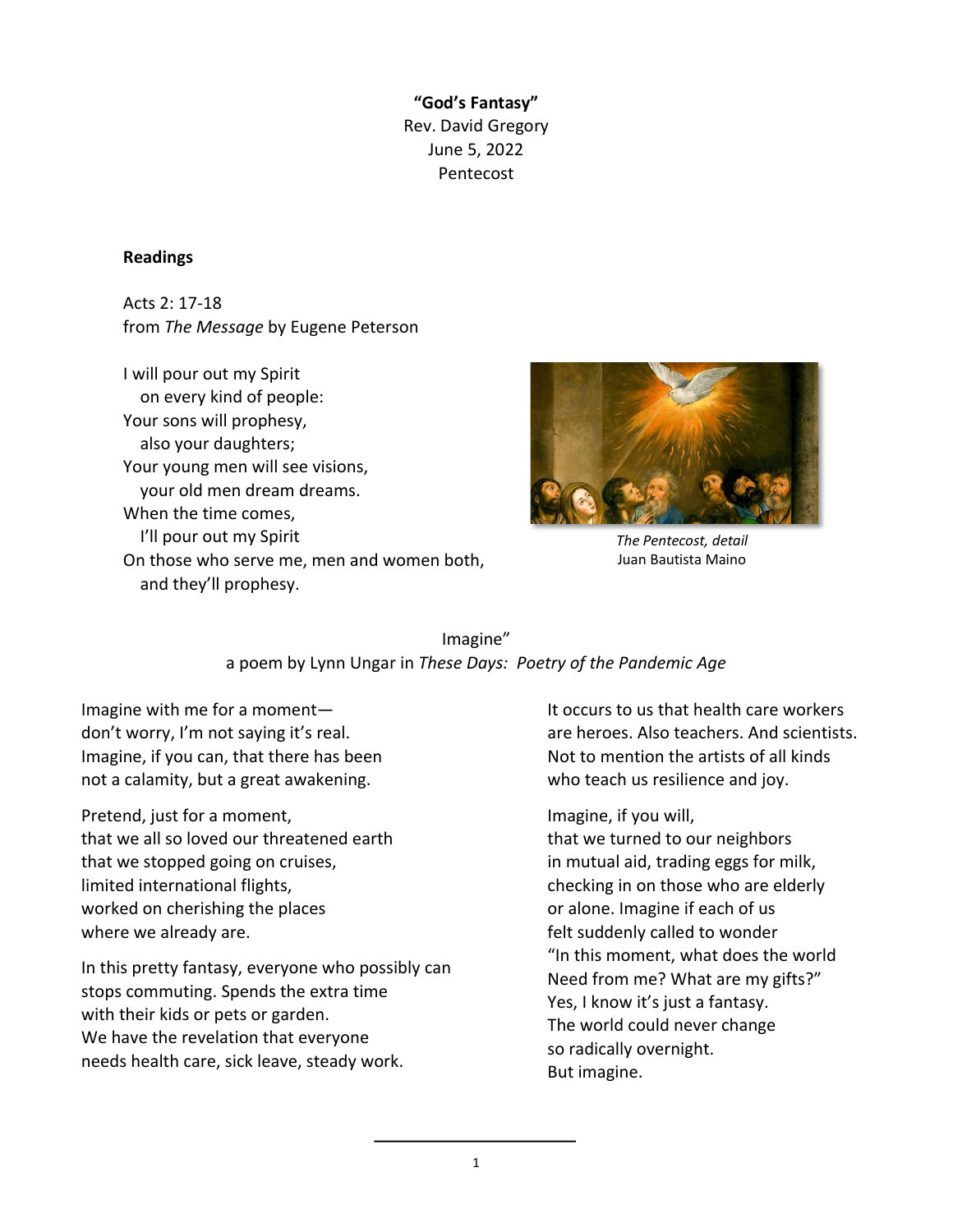It was a strange realization recently—perhaps because my mind has been occupied with many other things—but it occurred to me as we entered the month of June, that it has been a full forty years since my graduation from seminary and the beginning of my first position as a Christian minister. That is not to say that this is the only thing that has defined me. In the last forty years I have lived a lot of life, which has alternately found me in concert or in contrast with this work we call vocational ministry.

Like most people who entered this work as young as I did—I was 25, mind you—I was possessed by a certain idealism, that somehow having studied non-stop for seven years in the field of theology, having been taught to stand in front of people and say something meaningful about that theology, and by having the title "Reverend" in front of my name, I actually knew something or had found some certainties that I could grasp and present to others. In my particular case, I was also locked into a persona that did not represent who I really was. So, fifteen years into this journey, the entire paradigm shifted—out of necessity—at first just for survival, and later with a deepening sense of purpose, of my life's mission, having experienced enough of it to begin to find meaning for myself in this journey of faith, and to hopefully bring some of that meaning to others in a more authentic way. I have no idea how I might have spoken about Pentecost in 1982. At this stage, I'm certain I'd not be able to sit through whatever I would have said, nor would you. I am no longer the same person, and this is not the same world, or the same church. And that's all ok. We were never meant to stay where we began.

This co-creative force that we call Holy Spirit is simultaneously pushing and pulling us forward into something new, something remarkable, "edgy" even. It's the green growing edge that's demonstrated in everything we see around us: the rings of a tree trunk, the hatching of baby birds, the flowers that produce the fruit, the butterflies that break free from their cocoons. And so now fifty days from Easter we enter Pentecost, the true culmination of the story. If we think of Resurrection as the final chapter, then we've missed the entire story. It's like putting the novel down with the final chapter unread. We would never do that, and we would never want to.

The Book of Acts in the New Testament is the sequel to the Gospel of Luke, and together the two books form a panoramic story that begins in the womb of a young Jewish woman and ends with the early followers of Jesus spreading the seeds of "good news" to the far reaches of the Roman empire. In the language of Luke the Physician, rich with detail and metaphor, we get a sense of how this thing we call "church" came to exist in the first place. Luke's language does not envision what the church became, starting with the third and fourth centuries, but its central feature—the happenings around the Feast of Pentecost—gives us an idea of the radical nature of church in its nascent form.

As I've said many times before, I do not believe that Jesus of Nazareth set out with any intention of forming a new world religion. He was born Jewish, lived his entire thirty-three years as a Jew, and he died fully and unequivocally Jewish. Almost all of his early followers were Jewish. But something incredible happened at this Feast of Pentecost, the first Jewish festival to happen after the crucifixion. As thousands made their pilgrimage to Jerusalem, it was a gathering like no other. The whole scene was like a lump of dough without any leavening agent, and then came this realization in the words of the Hebrew Prophet Joel, that God was pouring out this thing they called "Spirit" on "all flesh." As exclusive followers of Yahweh, it was difficult for Jesus's followers to think that somehow the entire human race was now included in this energy, and that this "rushing mighty wind" and the appearance of flames over their heads wasn't limited to a small subset of humanity, but open and available to all. And to emphasize that point, these pilgrims from everywhere heard all of this happening in their own languages. And if they didn't believe it then, thirty years later when the Romans destroyed Jerusalem, persecutions drove them to their green growing edge, and as the Apostle